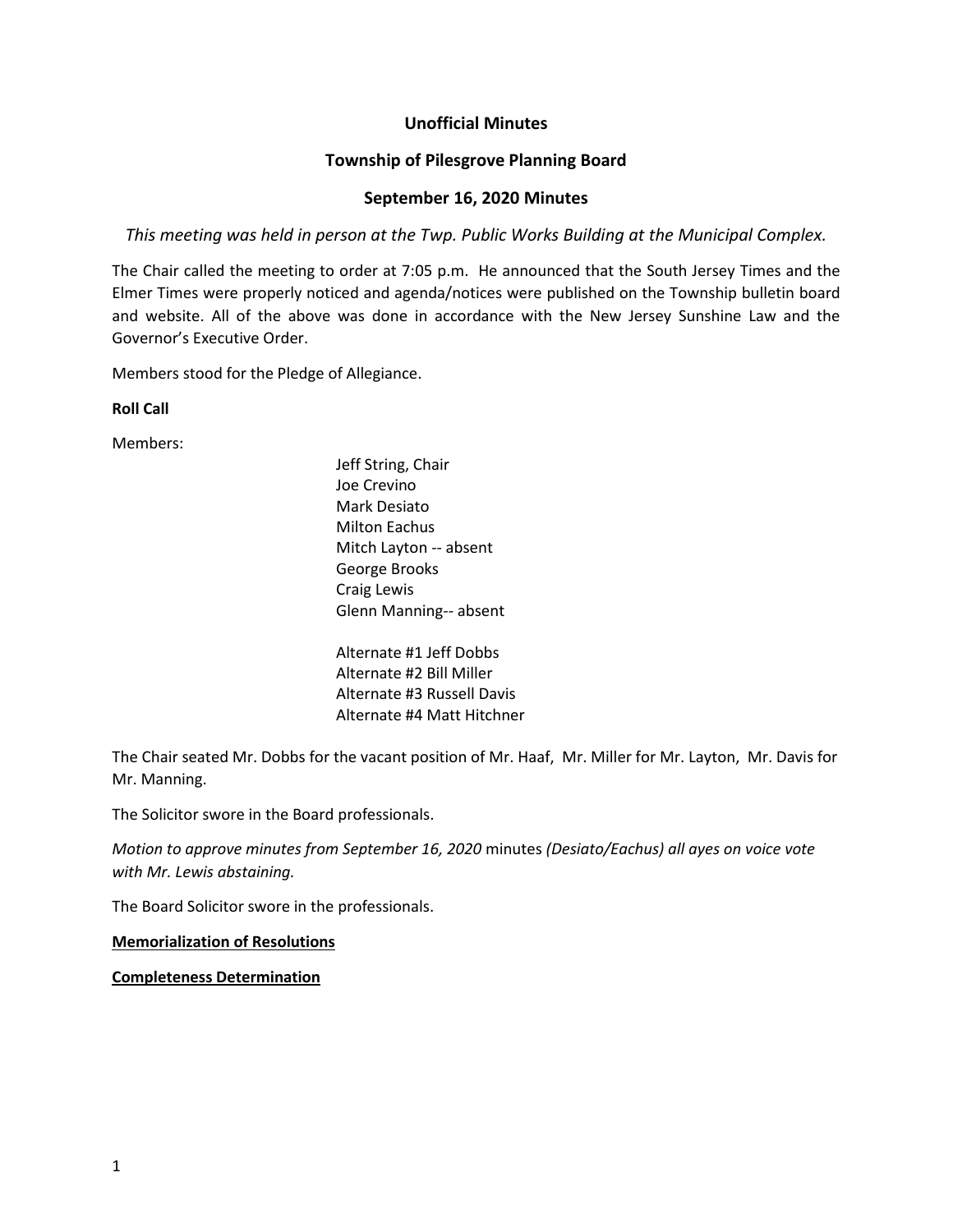#### **Public Hearings, new and continued**

#### **2020-013 O'Donnell and Silva, Minor Sub, B 14 Lots 3 and 3.01**

The Solicitor swore in Mr. O'Donnell.

Mr. O'Donnell explained he wanted to add primarily wetlands to increase the size of the parcel. The Engineer reviewed his letter of September 16. He described the property and the transfer of acreage; there are no variances required. Both lots are in conformance and no new lot is being created.

*Motion to open to the public (Crevino/Eachus, all ayes on voice vote. No public comment. Motion to close (Desiato/Crevino), all ayes on voice vote.*

*Motion to approve the minor subdivision/llot line adjustment subject to conditions from the engineer (Crevino/Desiato), all ayes on roll call.*

#### **2020-014 Kreider, Appeal of Zoning/Request for Variance, B 79 Lot 1**

The Solicitor swore in Mr. Kreider.

Mr. Kreider explained he wants to place a pole shed at the end of the drive and his neighbor has no objections. The solicitor said he reviewed the public notices and all is in order.

The Board Engineer said he reviewed the completeness letter last meeting, and there is no new letter. The applicant is requesting relief from the setback and side-yard requirements. Mr. Kreider said his property is much longer than it is wide, and the current zoning laws would require him to place the pole shed in an obstructing place in the middle of the yard and take down a tree. The Engineer said the applicant submitted pictures. He said he has neighbors on both sides, but only one neighbor parallels where the shed would be. The requirement is 30 feet; he is requesting 10.

*Motion to open to the public (Eachus/Dobbs), all ayes on voice vote. No comment. Motion to close to the public (Davis/Crevino), all ayes on voice vote.*

*Motion to approve (Crevino/Desiato) the application, all ayes on roll call.* 

# **2020-011 Pilesgrove Solar/Nichomus Run Solar Farm, Use/Conditional Use Variance, B 60, Lots 3, 4, 4.01, 5, 8, and 9; B 61 Lots 3, 4, 5**

*Mr. Crevino and Mr. Lewis stepped down. Mr. Hitcher was seated for Mr. Lewis.*

*Sitting for the use variance and conditional use variance: Eachus, String, Brooks, Desiato, Hitchner, Davis, Miller and Dobbs.* 

Keith Davis, attorney for the applicant, recapped the list of people who testified at the August meeting for the dual use solar-sheep farming operation. He said he assumes the public with attorneys and the board consultants will be testifying. He said he wanted to discuss an item at the end of the planner's report of August 11, 2020. Davis said it's a legal issue, regarding a comment that the use variance is beyond the power of the Planning Board due to the size of the parcel, and it could be construed as a zoning case. Davis said he provided the Board with a zoning case involving the Township of Edison and a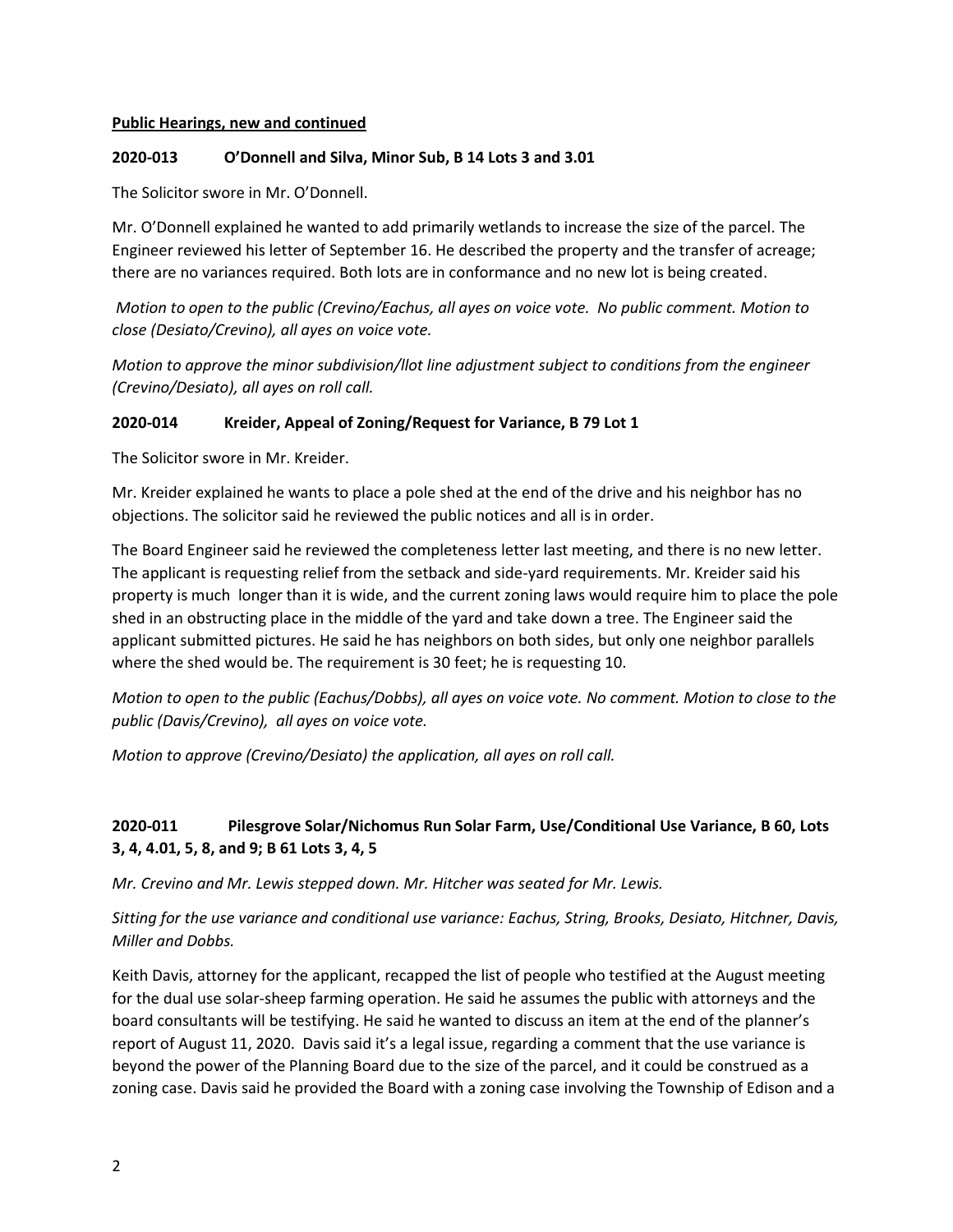congregate care facility. In that case, Edison said it did not have jurisdiction to make such a large zoning change. The Applicant appealed. He summarized the court's finding and said the Edison Board did have jurisdiction for an inherently beneficial use. Mr. Davis said that case and the Pilesgrove Solar case are similar. Mr. Davis said the Pilesgrove Township Planning Board has the jurisdiction to hear the application and can only look at the size in connection with negative impact and impairment to the zone plan for the township. If the board believes it is spot zoning, then it needs to consider it in that context. Mr. Davis presented additional information on spot zoning definitions, specifically when the area to be rezoned is not consistent with the existing district. Mr. Davis said the proposed area does allow a public utility and he maintained a solar farm is a public utility, and the sheep farm is an allowable agricultural use. He also cited a case involving the Township of Dover to substantiate his position that the applicant does not change the character of the zoning district. He restated that concerns must be examined in the context of substantial negative impact/impairment to the zoning district. Mr. Miller asked whether consideration should be given to the fact that the ground has been used agriculturally historically? Mr. Davis rejects the position that the solar farm is inconsistent since it will be a dual use with livestock production. There was elaboration by Mr. Davis, who added that the solar is an interim use because at the end of the life-cycle, it will remain solely in agriculture. Mr. Davis clarified that the solar farm is not a public utility, but compatible as if one and same as a utility with its designation of an inherently beneficial use. There was additional discussion.

The Planner reviewed his nine-page report and specific township ordinances and its conditional use ordinance. He highlighted the definition of public utilities, standards, compatibility with enjoyment of surrounding property, fencing, intensive livestock farming standards and requirements. He said there are site plan issues to be determined when the applicant returns. The planner said he visited the site and reviewed the application, which he described. He reviewed the zoning ordinance, proposed/continuing uses, the township master plan re-examination report and its mission to maintain farmland and its language referencing solar facilities. He said the township specifically designated the planned light industrial zone to guide solar development, and that residential development was a secondary use for farmland. He also said: the Township also expanded in its farmland element report the areas for preservation to include AR2, and the proposed project site is discouraged in a 2017 state solar siting plan analysis designed to guide location. The state analysis said there is more than enough preferred lands to locate solar facilities to meet the state's future demand for green energy. The planner said the application is bifurcated, and significant items in the site plan application will be necessary for the board to know in order to vote on the use variance.

In response to the Planner's request for additional testimony: The applicant's various professional witnesses described the status of the project with AC Electric and PJM and said the final study should be reviewed by early next year. That study includes the details of the substation and how the power output will tap into the existing high voltage transmission lines. The output of 150 MW would handle the equivalent of power for 240 homes. Inverters were discussed; about 45 would be scattered about the site. Panels options were described, along with placements, setbacks and view cones. Mr. Davis said the applicant will seek approvals from other agencies as required. Landscape buffers were described, which will be less dense along County House Road and more dense along Route 45; berms could be included if required by the Board. The Planner discussed solar requirements in the Township's planned light industrial zone compared to what the applicant is requesting in the agricultural area. He said is unaware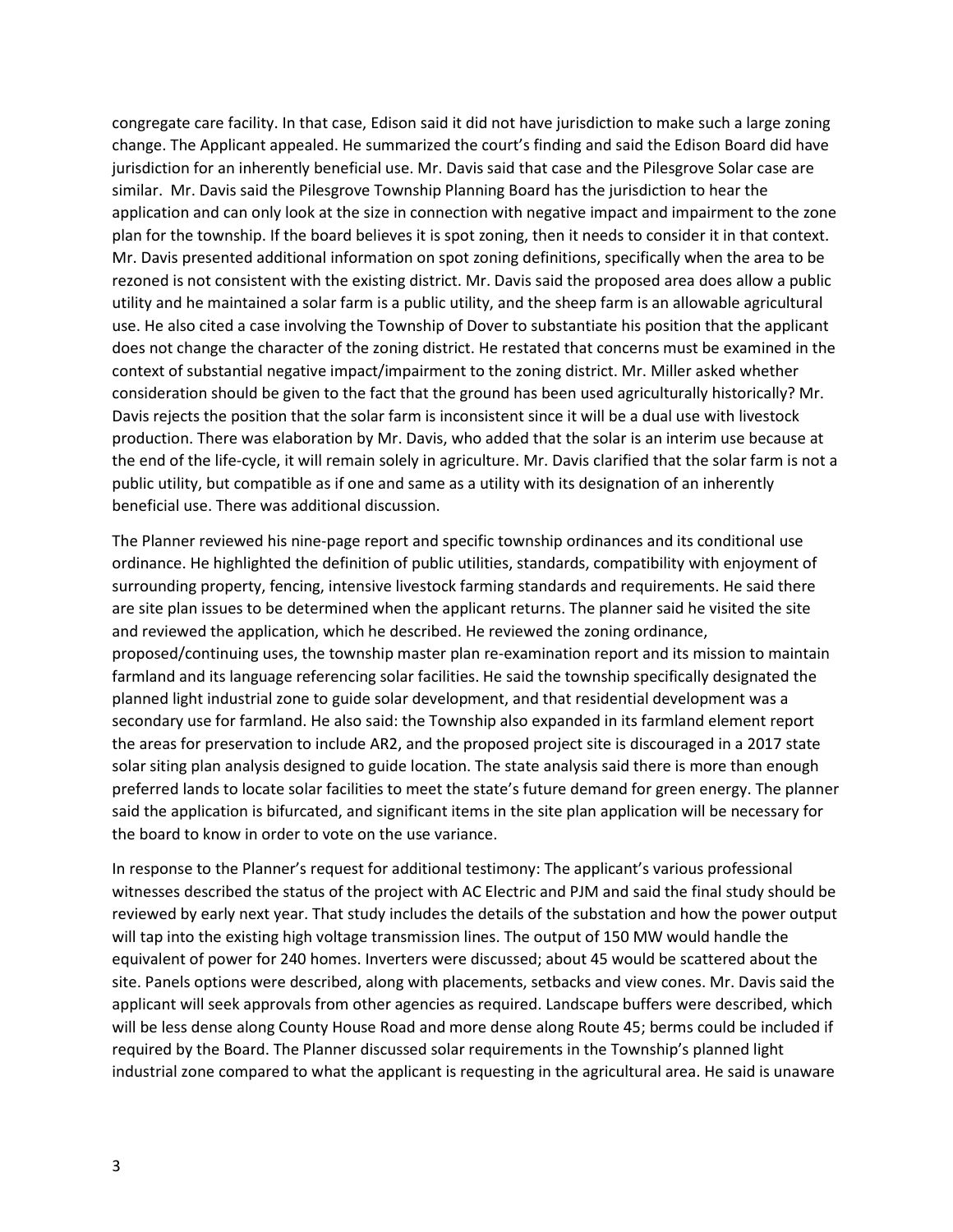of any recommendation in the Township's Master Plan that this agricultural area be rezoned as a planned light industrial zone.

The Board took a brief recess at 8:45 p.m. The Board returned at 9:00.

The Engineer reviewed his report of August 15, 2020. He said many of the items in his report have already been addressed in testimony. He highlighted setback requirements, and requested confirmation of setbacks involving the substation. The Applicant said the 500-foot setback is the distance from the property line to the substation; the height of the highest accessory equipment would be 30 feet. The Engineer said the Conservation Zoning District should be identified on the plans, and the bulk standards need to be satisfied without the conservation zone area. He asked the applicant to address the need for agricultural buffers as required by the ordinance, since the board may not consider this as an ag project. Mr. Davis said he doesn't see how that could be, since agriculture will continue, but if the Board wishes additional reasonable buffers, the applicant is open to considering. He advised the Board that an environmental impact statement is not a check list requirement for a use variance, but the Board may require the applicant to submit an agricultural impact assessment as part of the environmental impact statement due to the size of the land being converted. Mr. Davis said the applicant will voluntarily sumit an EIS.

The Board Solicitor said the bifurcating of the application (site plan and use variance) does not take away the Board's right to place reasonable requirements for information for purposes of determining the use variance. Mr. Davis said it is not necessary because the land will remain in agricultural use. The Solicitor said it is his opinion that the application does not remain in one use – just agriculture – and that the Board may need additional information to consider the variance. Mr. Davis said the applicant will submit an agricultural assessment that will be responsive to the Board's concerns. The Board asked the Planner for clarification on the intensive livestock farming ordinance. The Planner asked for clarification of the setback from an adjacent residential property. The Applicant said the plans show a 30-foot setback. Various environmental maps were discussed.

# *Motion to open to the public (Eachus/Desiato), all ayes on voice vote.*

Joe Hanaghan of Quinton, who serves as the Salem County Director of Veterans Services, said the project is important to the veterans community because additional lands are needed to expand the county veterans cemetery. The federal veteran cemeteries are running out of space, and they are meant to be a lasting tribute.

Ed Kalinowski, a union member, reiterated his testimony from last month supporting the project, which will benefit many counties with jobs.

David Dolbow, a local farmer who is vice president of the Salem County Board of Agriculture, opposed the project due to its impact on agriculture and the conversion of 800 acres of prime farmland. He said the solar project should be relocated to other less desirable land. He urged the board to consider whether the income derived from the project will be from the farming end or the solar end.

Phil Allen, who lives on Route 45, supports the project as a great benefit to the community.

Troy Mullison of Pilesgrove said he supports the project because taxes are outrageous.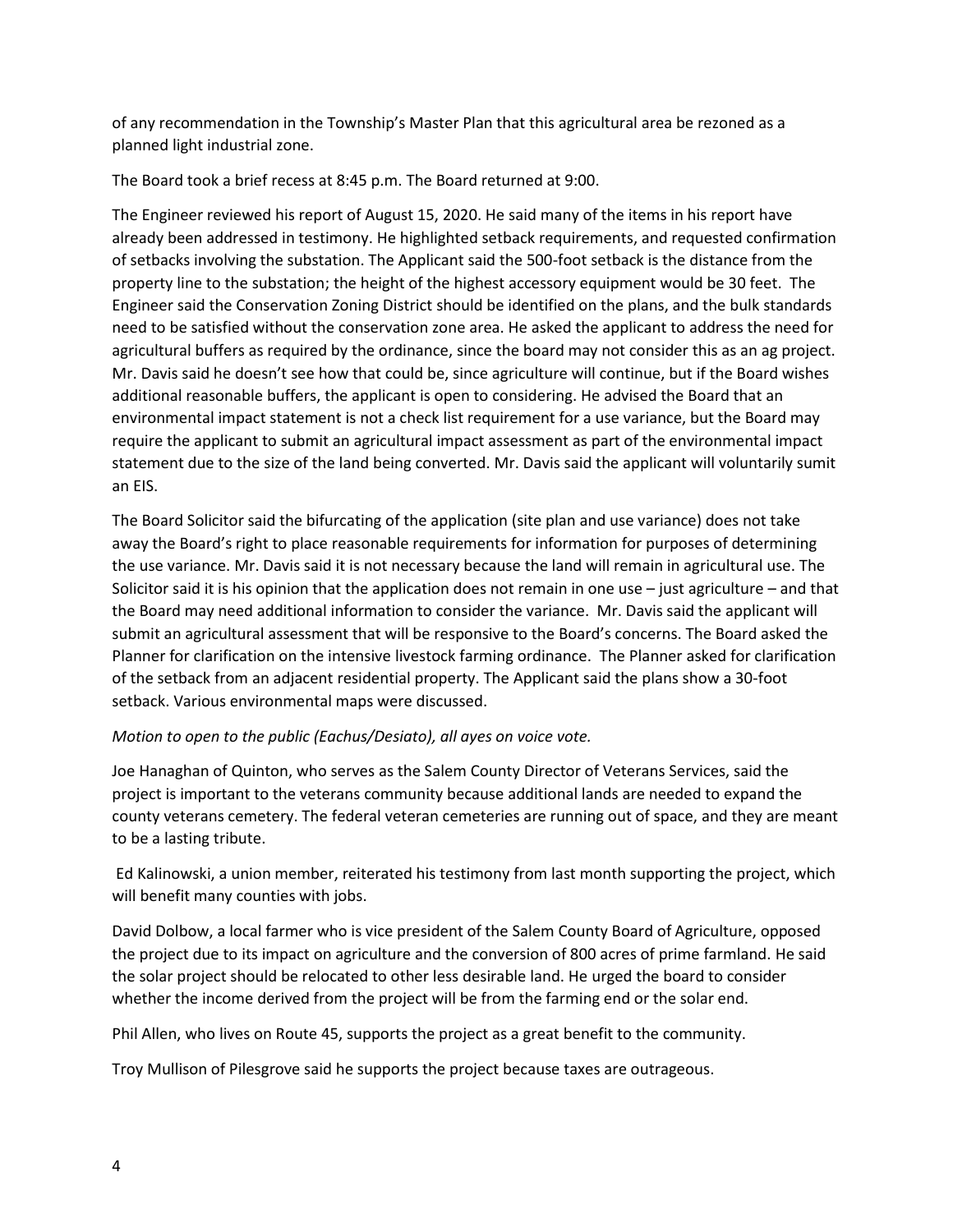Steven DiMatteo of Pittsgrove Township said there is no more sensible development than solar energy, and the County needs to bring back ratables. He is also a business agent for a union local, and this is a win-win for jobs, in spite of the objection to aesthetics.

Frank Gandolfi of Pilesgrove supported the project to bring in tax revenue. He said he lives next to the solar project in Yorktown, and it's one of his best neighbors.

Mr. Bergluan, a member of various Legion Posts in the County, said they all support the project for the benefits to the County's veteran cemetery. He said there are currently about 4,000 veterans in Salem County.

Beth Timberman of County House Road said her property is on the northern border of the project. She and her husband have Pratt Gardens, and she expressed concerns about the maintenance of the trees and leaves blowing outside the property, increased water runoff due to impervious coverage, how just a few employees can handle the needs of 1000 sheep, and how poisonous seeds carried by birds will impact sheep. She thanked the board for its hard work.

Natalie Wilder said she is 24 years old and will be here 30 years from now watching this project, and she expressed concerns about whether this project will become obsolete as technology advances. Coming from a farm family, she said she is concerned about any impact from the panels on the farmland.

James Wren from Pennsylvania, one of the owners of the land, said he likes the granting of land to the veterans and is in favor of the project.

Margie Eachus, a long-standing farmer from Pilesgrove, asked whether this is a sheep farm or a solar panel farm? She said she has not heard a detailed plan about how the sheep farm will operate or be profitable. She said she thinks it's a mowing operation.

Peter Pratt of Pratt Gardens on County House Road said his family has been here 63 years and for more than 40 they have opened their grounds to the public to come for free and look at the azalea landscaping. He said he opposes the project due to the loss of land and he doubts the ability of the Township to hold the applicant accountable in 30 years or if they walk away before that.

Elwood Robinson on Route 45 said he is a Vietnam Veteran, and he understands the need for more cemetery space, and he also grew up on a farm here in the County. He said he is having trouble justifying how the Board could take 800 acres of farmland that generates thousands and thousands of bushels of crops each year and put 1.2 sheep per acre and call it agriculture. This isn't poor or stripped farmland. He asked the Board to carefully consider the impacts and the Township's mission to preserve farmland.

Fran Rapa, Regional Manager with the New Jersey Conservation Foundation and a resident of Pilesgrove, said NJCF has helped preserved 3000 acres in the township and 600 acres of open space, secured more than \$11 million in fund to help preserve township lands, and holds easements on more than 800 acres. The Township has developed a strong vision to protect its farmland, the township voters have approved a trust fund to support purchase of easements, and the ordinances are clear on protecting the viability of agriculture. He encouraged the Board to deny the application as inconsistent with decades of Township planning. Clean energy and solar energy are desirable, but not here. To